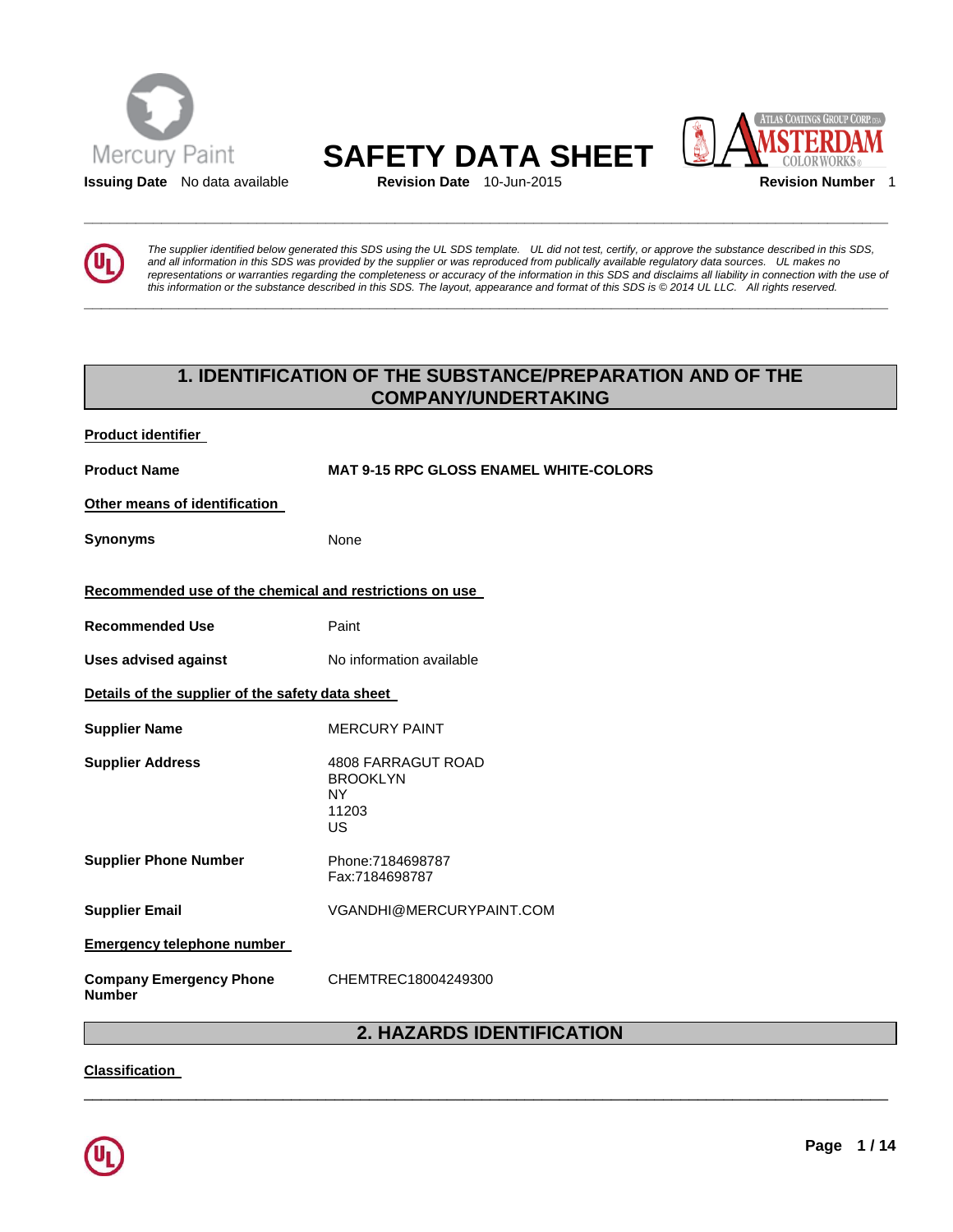This chemical is considered hazardous by the 2012 OSHA Hazard Communication Standard (29 CFR 1910.1200).

| Skin sensitization     | Category              |
|------------------------|-----------------------|
| Germ cell mutagenicity | Category 1B           |
| Carcinogenicity        | Category 1B           |
| Aspiration toxicity    | Category <sup>2</sup> |
| Flammable liquids      | Category 2            |

\_\_\_\_\_\_\_\_\_\_\_\_\_\_\_\_\_\_\_\_\_\_\_\_\_\_\_\_\_\_\_\_\_\_\_\_\_\_\_\_\_\_\_\_\_\_\_\_\_\_\_\_\_\_\_\_\_\_\_\_\_\_\_\_\_\_\_\_\_\_\_\_\_\_\_\_\_\_\_\_\_\_\_\_\_\_\_\_\_\_\_\_\_

### **GHS Label elements, including precautionary statements**

| <b>Emergency Overview</b>                     |                                                                                   |                       |  |      |         |
|-----------------------------------------------|-----------------------------------------------------------------------------------|-----------------------|--|------|---------|
| <b>Signal word</b>                            |                                                                                   | <b>Danger</b>         |  |      |         |
| <b>Hazard Statements</b>                      |                                                                                   |                       |  |      |         |
|                                               | May cause an allergic skin reaction                                               |                       |  |      |         |
| May cause genetic defects<br>May cause cancer |                                                                                   |                       |  |      |         |
|                                               | May be fatal if swallowed and enters airways<br>Highly flammable liquid and vapor |                       |  |      |         |
|                                               |                                                                                   |                       |  |      |         |
|                                               |                                                                                   |                       |  |      |         |
|                                               |                                                                                   |                       |  |      |         |
| Appearance                                    | <b>Multiple Colors</b>                                                            | Physical state Liquid |  | Odor | Solvent |
|                                               |                                                                                   |                       |  |      |         |

### **Precautionary Statements - Prevention**

Obtain special instructions before use Do not handle until all safety precautions have been read and understood Use personal protective equipment as required Avoid breathing dust/fume/gas/mist/vapors/spray Contaminated work clothing should not be allowed out of the workplace Wear protective gloves Keep away from heat/sparks/open flames/hot surfaces. - No smoking Keep container tightly closed Ground/bond container and receiving equipment Use explosion-proof electrical/ ventilating/ lighting/ equipment Use only non-sparking tools Take precautionary measures against static discharge

#### **Precautionary Statements - Response**

IF exposed or concerned: Get medical advice/attention Specific treatment (see supplemental first aid instructions on this label)

### **Skin**

If skin irritation or rash occurs: Get medical advice/attention Wash contaminated clothing before reuse IF ON SKIN (or hair): Remove/Take off immediately all contaminated clothing. Rinse skin with water/shower

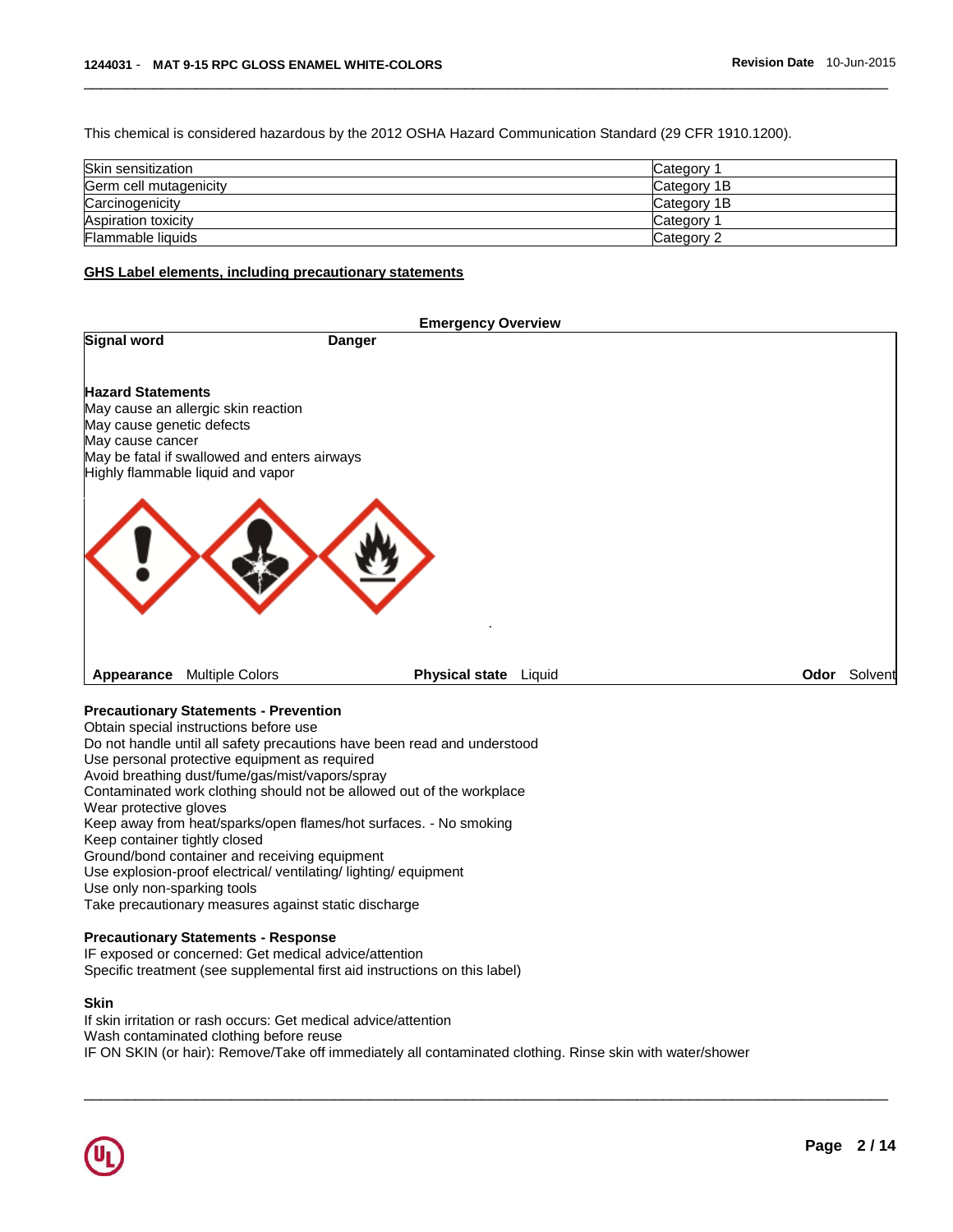### **Ingestion**

IF SWALLOWED: Immediately call a POISON CENTER or doctor/physician Do NOT induce vomiting

### **Fire**

In case of fire: Use CO2, dry chemical, or foam for extinction

### **Precautionary Statements - Storage**

Store locked up Store in a well-ventilated place. Keep cool

#### **Precautionary Statements - Disposal** Dispose of contents/container to an approved waste disposal plant

### **Hazards not otherwise classified (HNOC)**

Not applicable

### **Unknown Toxicity**

44.107% of the mixture consists of ingredient(s) of unknown toxicity

### **Other information**

.

Harmful to aquatic life with long lasting effects Repeated or prolonged skin contact may cause allergic reactions with susceptible persons PROLONGED OR REPEATED CONTACT MAY DRY SKIN AND CAUSE IRRITATION

### **Interactions with Other Chemicals**

Use of alcoholic beverages may enhance toxic effects.

# **3. COMPOSITION/INFORMATION ON INGREDIENTS**

\_\_\_\_\_\_\_\_\_\_\_\_\_\_\_\_\_\_\_\_\_\_\_\_\_\_\_\_\_\_\_\_\_\_\_\_\_\_\_\_\_\_\_\_\_\_\_\_\_\_\_\_\_\_\_\_\_\_\_\_\_\_\_\_\_\_\_\_\_\_\_\_\_\_\_\_\_\_\_\_\_\_\_\_\_\_\_\_\_\_\_\_\_

| <b>Chemical Name</b>                         | <b>CAS No</b> | Weight-%  | <b>Trade Secret</b> |
|----------------------------------------------|---------------|-----------|---------------------|
| Solvent naphtha (petroleum), light aliphatic | 64742-89-8    | $10 - 30$ |                     |
| Titanium dioxide                             | 13463-67-7    | $10 - 30$ |                     |
| Aromatic solvent                             | 64742-95-6    | $7 - 13$  |                     |
| <b>Hydrous Alum Silicates</b>                | 1332-58-7     | $5 - 10$  |                     |
| Vinyl toluene                                | 25013-15-4    | 1 - 5     |                     |
| Methyl ethyl ketoxime                        | 96-29-7       | $0.1 - ?$ |                     |

\*The exact percentage (concentration) of composition has been withheld as a trade secret

# **4. FIRST AID MEASURES**

### **First aid measures**

**General Advice** Show this safety data sheet to the doctor in attendance. Immediate medical attention is required. **Eye contact Rinse immediately with plenty of water, also under the eyelids, for at least 15** minutes. Keep eye wide open while rinsing. Do not rub affected area. Remove contact lenses, if present and easy to do. Continue rinsing.

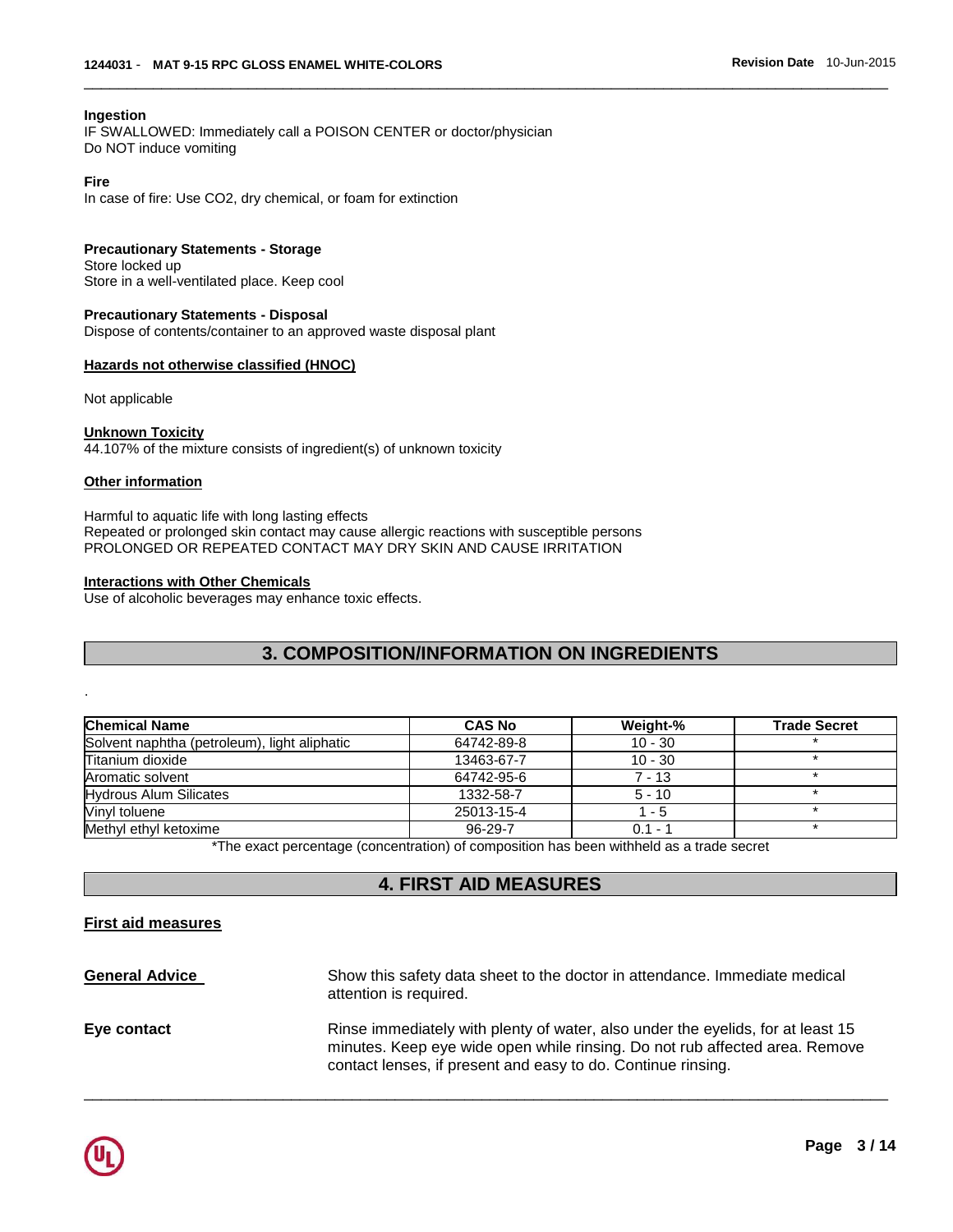| <b>Skin contact</b>                                         | May cause an allergic skin reaction. In the case of skin irritation or allergic<br>reactions see a physician. Wash off immediately with soap and plenty of water<br>while removing all contaminated clothes and shoes.                                                                                                                                                                                            |
|-------------------------------------------------------------|-------------------------------------------------------------------------------------------------------------------------------------------------------------------------------------------------------------------------------------------------------------------------------------------------------------------------------------------------------------------------------------------------------------------|
| <b>Inhalation</b>                                           | Aspiration into lungs can produce severe lung damage. If breathing has stopped,<br>give artificial respiration. Get medical attention immediately. Remove to fresh air.<br>Avoid direct contact with skin. Use barrier to give mouth-to-mouth resuscitation. If<br>breathing is difficult, (trained personnel should) give oxygen. Seek immediate<br>medical attention/advice. Delayed pulmonary edema may occur. |
| Ingestion                                                   | Aspiration hazard if swallowed - can enter lungs and cause damage. Do NOT<br>induce vomiting. If vomiting occurs spontaneously, keep head below hips to<br>prevent aspiration. Rinse mouth immediately and drink plenty of water. Never give<br>anything by mouth to an unconscious person. Call a physician or poison control<br>center immediately.                                                             |
| Self-protection of the first aider                          | Ensure that medical personnel are aware of the material(s) involved, take<br>precautions to protect themselves and prevent spread of contamination. Avoid<br>direct contact with skin. Use barrier to give mouth-to-mouth resuscitation. Use<br>personal protective equipment as required. Wear personal protective clothing (see<br>section 8). Remove all sources of ignition.                                  |
| Most important symptoms and effects, both acute and delayed |                                                                                                                                                                                                                                                                                                                                                                                                                   |
|                                                             |                                                                                                                                                                                                                                                                                                                                                                                                                   |

|                | Most Important Symptoms and Itching. Rashes. Hives. Difficulty in breathing. Coughing and/ or wheezing. |
|----------------|---------------------------------------------------------------------------------------------------------|
| <b>Effects</b> | Dizziness.                                                                                              |

**Indication of any immediate medical attention and special treatment needed**

```
Notes to Physician May cause sensitization of susceptible persons. Treat symptomatically.
```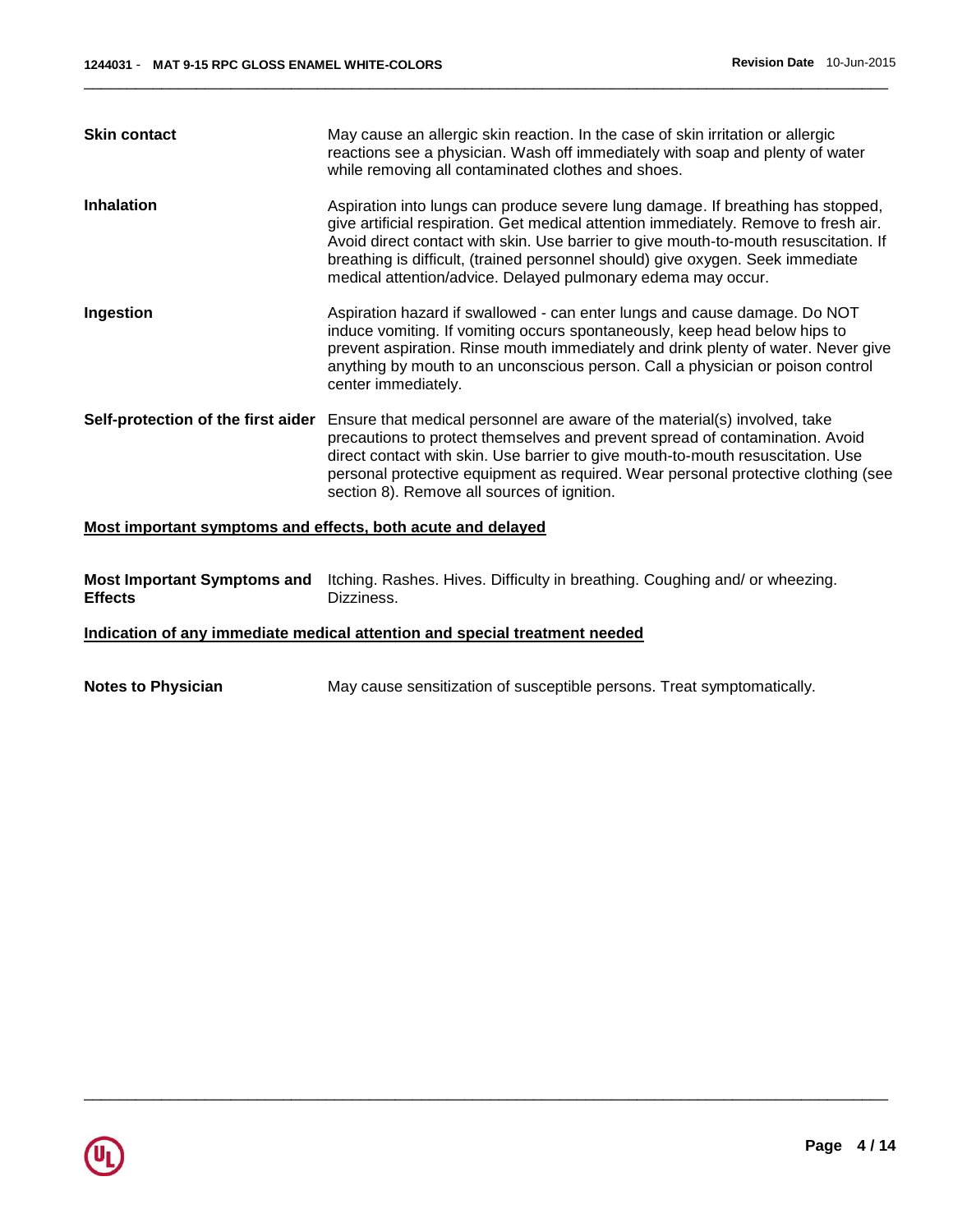# **5. FIRE-FIGHTING MEASURES**

\_\_\_\_\_\_\_\_\_\_\_\_\_\_\_\_\_\_\_\_\_\_\_\_\_\_\_\_\_\_\_\_\_\_\_\_\_\_\_\_\_\_\_\_\_\_\_\_\_\_\_\_\_\_\_\_\_\_\_\_\_\_\_\_\_\_\_\_\_\_\_\_\_\_\_\_\_\_\_\_\_\_\_\_\_\_\_\_\_\_\_\_\_

# **Suitable Extinguishing Media**

Use extinguishing measures that are appropriate to local circumstances and the surrounding environment. Dry chemical. Carbon dioxide (CO2). Water spray. Alcohol resistant foam.

# **Unsuitable extinguishing media**

CAUTION: Use of water spray when fighting fire may be inefficient.

# **Specific hazards arising from the chemical**

Product is or contains a sensitizer. May cause sensitization by skin contact. Risk of ignition. Keep product and empty container away from heat and sources of ignition. In the event of fire, cool tanks with water spray. Fire residues and contaminated fire extinguishing water must be disposed of in accordance with local regulations.

| <b>Uniform Fire Code</b> | Sensitizer: Liquid    |
|--------------------------|-----------------------|
|                          | Flammable Liquid: I-B |

# **Hazardous Combustion Products**

Carbon oxides.

**Explosion Data Sensitivity to Mechanical Impact No.** 

**Sensitivity to Static Discharge** Yes.

# **Protective equipment and precautions for firefighters**

As in any fire, wear self-contained breathing apparatus pressure-demand, MSHA/NIOSH (approved or equivalent) and full protective gear.

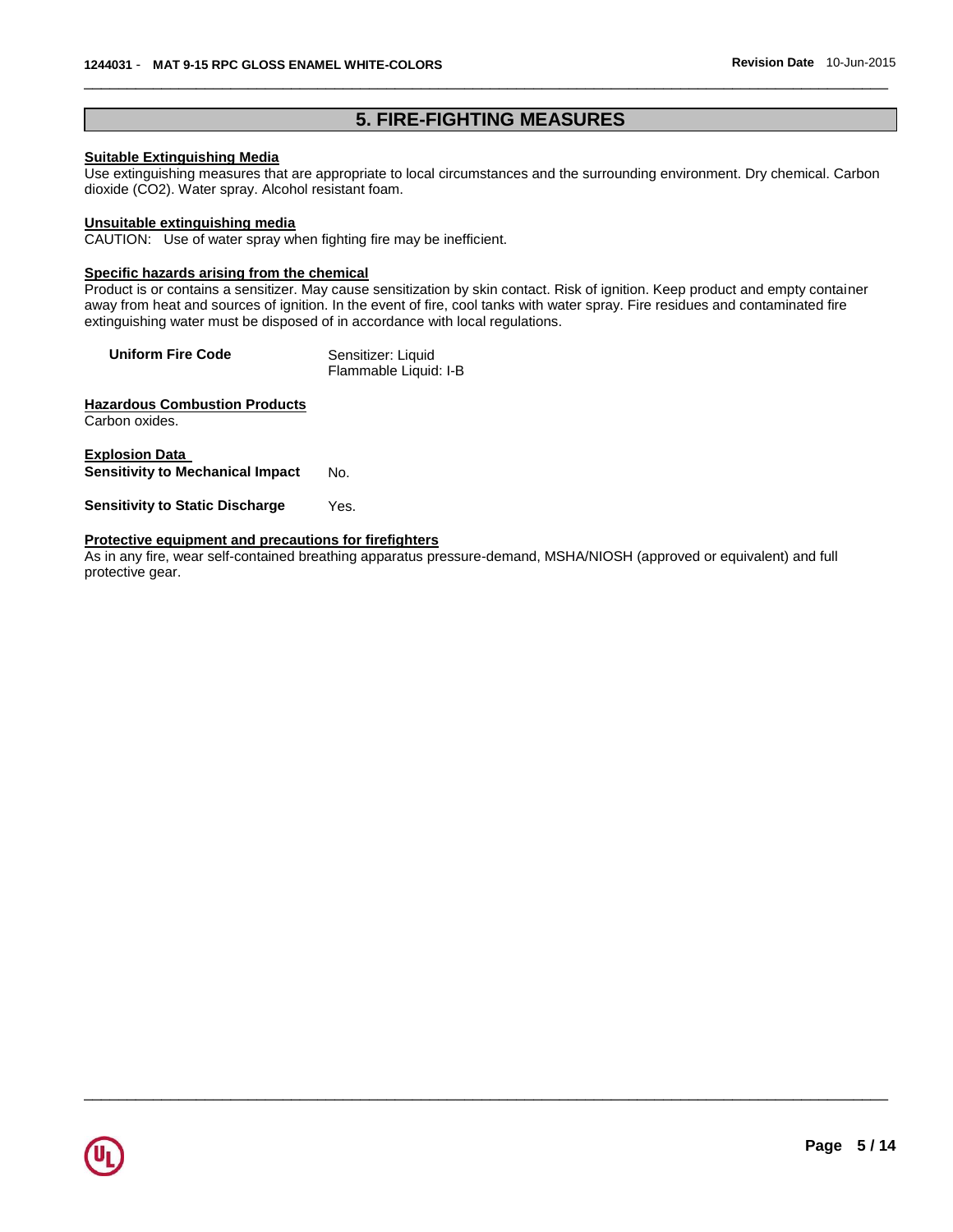# **6. ACCIDENTAL RELEASE MEASURES**

\_\_\_\_\_\_\_\_\_\_\_\_\_\_\_\_\_\_\_\_\_\_\_\_\_\_\_\_\_\_\_\_\_\_\_\_\_\_\_\_\_\_\_\_\_\_\_\_\_\_\_\_\_\_\_\_\_\_\_\_\_\_\_\_\_\_\_\_\_\_\_\_\_\_\_\_\_\_\_\_\_\_\_\_\_\_\_\_\_\_\_\_\_

# **Personal precautions, protective equipment and emergency procedures**

| <b>Personal precautions</b>                          | Avoid contact with skin, eyes or clothing. Use personal protective equipment as required.<br>Evacuate personnel to safe areas. Ensure adequate ventilation. See section 8 for more<br>information. Keep people away from and upwind of spill/leak. ELIMINATE all ignition<br>sources (no smoking, flares, sparks or flames in immediate area). Pay attention to<br>flashback. Take precautionary measures against static discharges. All equipment used<br>when handling the product must be grounded. Do not touch or walk through spilled<br>material. |
|------------------------------------------------------|----------------------------------------------------------------------------------------------------------------------------------------------------------------------------------------------------------------------------------------------------------------------------------------------------------------------------------------------------------------------------------------------------------------------------------------------------------------------------------------------------------------------------------------------------------|
| <b>Other Information</b>                             | Refer to protective measures listed in Sections 7 and 8. Ventilate the area.                                                                                                                                                                                                                                                                                                                                                                                                                                                                             |
| <b>Environmental precautions</b>                     |                                                                                                                                                                                                                                                                                                                                                                                                                                                                                                                                                          |
| <b>Environmental precautions</b>                     | Refer to protective measures listed in Sections 7 and 8. Prevent further leakage or spillage<br>if safe to do so. Prevent product from entering drains.                                                                                                                                                                                                                                                                                                                                                                                                  |
| Methods and material for containment and cleaning up |                                                                                                                                                                                                                                                                                                                                                                                                                                                                                                                                                          |
| <b>Methods for containment</b>                       | Prevent further leakage or spillage if safe to do so. Do not touch or walk through spilled<br>material. A vapor suppressing foam may be used to reduce vapors. Dike far ahead of spill<br>to collect runoff water. Keep out of drains, sewers, ditches and waterways.                                                                                                                                                                                                                                                                                    |
| Methods for cleaning up                              | Pick up and transfer to properly labeled containers. Take precautionary measures against<br>static discharges. Dam up. Soak up with inert absorbent material.                                                                                                                                                                                                                                                                                                                                                                                            |

# **7. HANDLING AND STORAGE**

| <b>Precautions for safe handling</b>                         |                                                                                                                                                                                                                                                                                                                                                                                                                                                                                                                                                                                                                                                                                              |
|--------------------------------------------------------------|----------------------------------------------------------------------------------------------------------------------------------------------------------------------------------------------------------------------------------------------------------------------------------------------------------------------------------------------------------------------------------------------------------------------------------------------------------------------------------------------------------------------------------------------------------------------------------------------------------------------------------------------------------------------------------------------|
| <b>Handling</b>                                              | Handle in accordance with good industrial hygiene and safety practice. Avoid contact with<br>skin, eyes or clothing. Take off contaminated clothing and wash before reuse. Do not eat,<br>drink or smoke when using this product. Use personal protection equipment. Avoid<br>breathing vapors or mists. Keep away from heat/sparks/open flames/hot surfaces. - No<br>smoking. Use grounding and bonding connection when transferring this material to prevent<br>static discharge, fire or explosion. Use with local exhaust ventilation. Use spark-proof tools<br>and explosion-proof equipment. Keep in an area equipped with sprinklers. Use according to<br>package label instructions. |
| Conditions for safe storage, including any incompatibilities |                                                                                                                                                                                                                                                                                                                                                                                                                                                                                                                                                                                                                                                                                              |
| <b>Storage</b>                                               | Keep containers tightly closed in a dry, cool and well-ventilated place. Store locked up.<br>Keep out of the reach of children. Protect from moisture. Store away from other materials.<br>Keep away from heat, sparks, flame and other sources of ignition (i.e., pilot lights, electric<br>motors and static electricity). Keep in properly labeled containers. Do not store near<br>combustible materials. Keep in an area equipped with sprinklers. Store in accordance with<br>the particular national regulations. Store in accordance with local regulations.                                                                                                                         |
| <b>Incompatible Products</b>                                 | None known based on information supplied.                                                                                                                                                                                                                                                                                                                                                                                                                                                                                                                                                                                                                                                    |

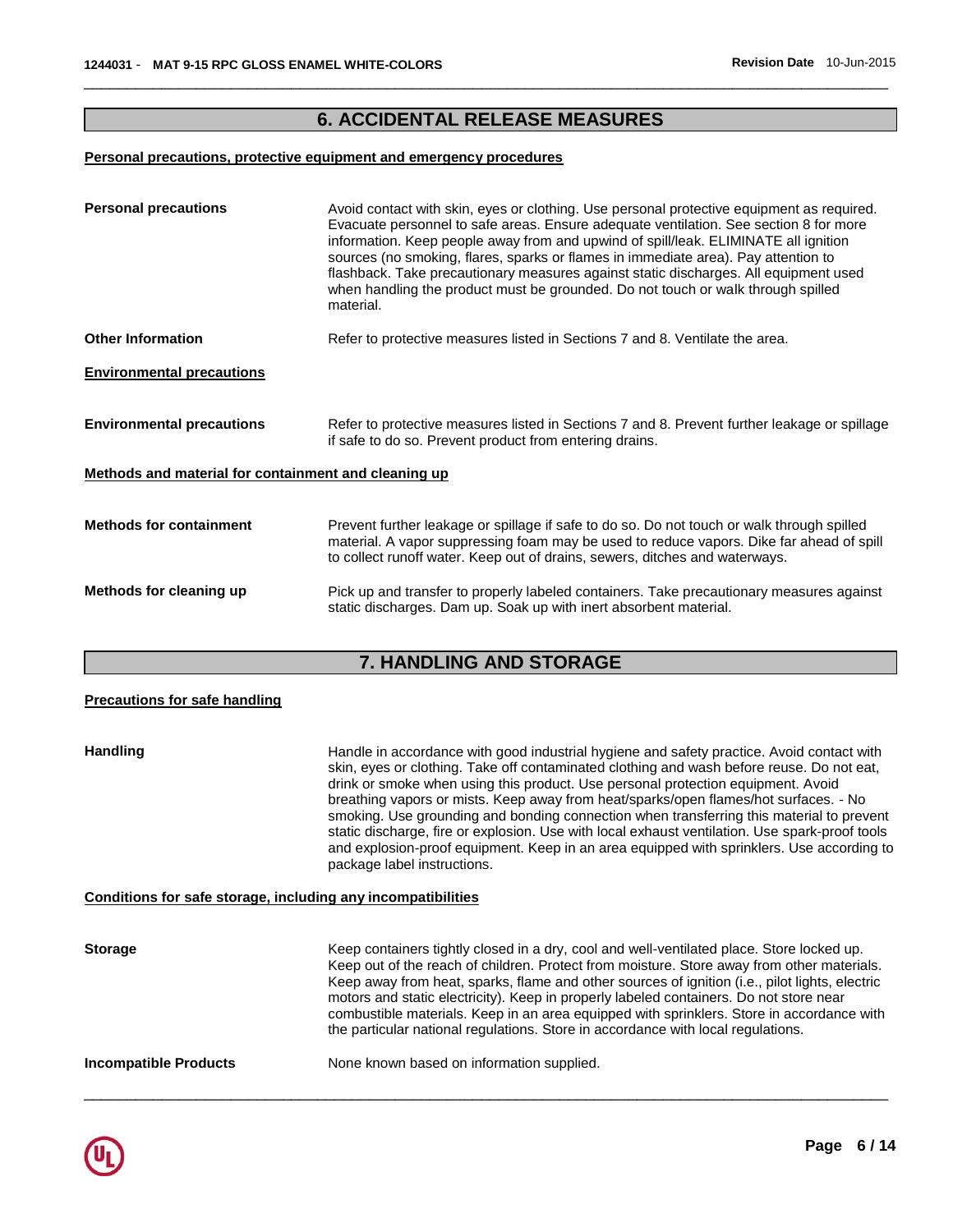# **8. EXPOSURE CONTROLS/PERSONAL PROTECTION**

\_\_\_\_\_\_\_\_\_\_\_\_\_\_\_\_\_\_\_\_\_\_\_\_\_\_\_\_\_\_\_\_\_\_\_\_\_\_\_\_\_\_\_\_\_\_\_\_\_\_\_\_\_\_\_\_\_\_\_\_\_\_\_\_\_\_\_\_\_\_\_\_\_\_\_\_\_\_\_\_\_\_\_\_\_\_\_\_\_\_\_\_\_

### **Control parameters**

#### **Exposure Guidelines**

| <b>Chemical Name</b>          | <b>ACGIH TLV</b>                           | <b>OSHA PEL</b>                          | <b>NIOSH IDLH</b>                          |
|-------------------------------|--------------------------------------------|------------------------------------------|--------------------------------------------|
| Titanium dioxide              | TWA: $10 \text{ mg/m}^3$                   | TWA: 15 $mg/m3$ total dust               | IDLH: $5000 \text{ mg/m}^3$                |
| 13463-67-7                    |                                            | (vacated) TWA: $10 \text{ mg/m}^3$ total |                                            |
|                               |                                            | dust                                     |                                            |
| <b>Hydrous Alum Silicates</b> | TWA: $2 \text{ mg/m}^3$ particulate matter | TWA: $15 \text{ mg/m}^3$<br>total dust   | TWA: $10 \text{ mg/m}^3$<br>total dust     |
| 1332-58-7                     | containing no asbestos and <1%             | TWA: $5 \text{ mg/m}^3$ respirable       | TWA: $5 \text{ mg/m}^3$<br>respirable dust |
|                               | crystalline silica, respirable             | fraction                                 |                                            |
|                               | fraction                                   | (vacated) TWA: $10 \text{ mg/m}^3$ total |                                            |
|                               |                                            | dust                                     |                                            |
|                               |                                            | (vacated) TWA: $5 \text{ mg/m}^3$        |                                            |
|                               |                                            | respirable fraction                      |                                            |
| Vinyl toluene                 | STEL: 100 ppm                              | TWA: 100 ppm                             | IDLH: 400 ppm                              |
| 25013-15-4                    | TWA: 50 ppm                                | TWA: $480 \text{ mg/m}^3$                | <b>TWA: 100 ppm</b>                        |
|                               |                                            | (vacated) TWA: 100 ppm                   | TWA: $480 \text{ mg/m}^3$                  |
|                               |                                            | (vacated) TWA: 480 mg/m $3$              |                                            |

*ACGIH TLV: American Conference of Governmental Industrial Hygienists - Threshold Limit Value OSHA PEL: Occupational Safety and Health Administration - Permissible Exposure Limits Immediately Dangerous to Life or Health* 

**Other Exposure Guidelines** Vacated limits revoked by the Court of Appeals decision in AFL-CIO v. OSHA, 965 F.2d 962 (11th Cir., 1992) See section 15 for national exposure control parameters

# **Appropriate engineering controls**

| <b>Engineering Measures</b>                                           | <b>Showers</b><br>Eyewash stations<br>Ventilation systems                                                                                                                                                                                                                                                                                             |
|-----------------------------------------------------------------------|-------------------------------------------------------------------------------------------------------------------------------------------------------------------------------------------------------------------------------------------------------------------------------------------------------------------------------------------------------|
| Individual protection measures, such as personal protective equipment |                                                                                                                                                                                                                                                                                                                                                       |
| <b>Eye/face protection</b>                                            | Tight sealing safety goggles.                                                                                                                                                                                                                                                                                                                         |
| Skin and body protection                                              | Wear protective gloves and protective clothing. Long sleeved clothing. Chemical resistant<br>apron. Impervious gloves. Antistatic boots.                                                                                                                                                                                                              |
| <b>Respiratory protection</b>                                         | No protective equipment is needed under normal use conditions. If exposure limits are<br>exceeded or irritation is experienced, ventilation and evacuation may be required.                                                                                                                                                                           |
| <b>Hygiene Measures</b>                                               | Handle in accordance with good industrial hygiene and safety practice. Do not eat, drink or<br>smoke when using this product. Wash hands before breaks and immediately after handling<br>the product. Contaminated work clothing should not be allowed out of the workplace.<br>Regular cleaning of equipment, work area and clothing is recommended. |

# **9. PHYSICAL AND CHEMICAL PROPERTIES**

# **Physical and Chemical Properties**

| <b>Physical state</b> | Liauid                   |                       |                          |
|-----------------------|--------------------------|-----------------------|--------------------------|
| Appearance            | White & Multiple Colors  | Odor                  | Solvent                  |
| Color                 | No information available | <b>Odor Threshold</b> | No information available |

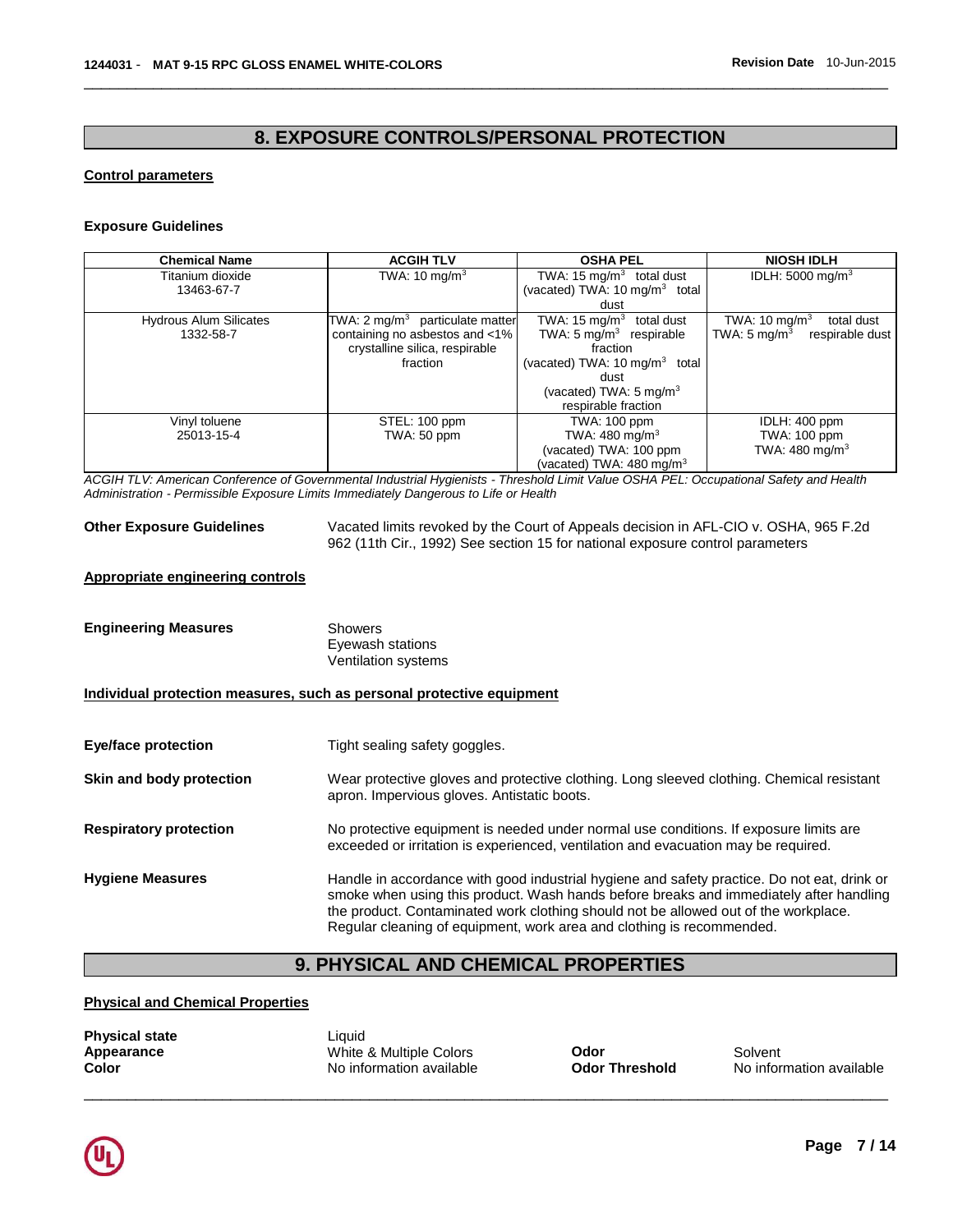| <b>Property</b>                                         | <b>Values</b>       |
|---------------------------------------------------------|---------------------|
| рH                                                      | No data available   |
| <b>Melting / freezing point</b>                         | No data available   |
| Boiling point / boiling range                           | No data available   |
| <b>Flash Point</b>                                      | 22 C / 72 F         |
| <b>Evaporation Rate</b>                                 | No data available   |
| Flammability (solid, gas)                               | No data available   |
| <b>Flammability Limit in Air</b>                        |                     |
| <b>Upper flammability limit</b>                         | No data available   |
| Lower flammability limit                                | No data available   |
| Vapor pressure                                          | No data available   |
| <b>Vapor density</b>                                    | No data available   |
| <b>Specific Gravity</b>                                 | 1.137               |
| <b>Water Solubility</b>                                 | Virtually insoluble |
| Solubility in other solvents                            | No data available   |
| Partition coefficient: n-octanol/waterNo data available |                     |
| <b>Autoignition temperature</b>                         | No data available   |
| <b>Decomposition temperature</b>                        | No data available   |
| <b>Kinematic viscosity</b>                              | No data available   |
| <b>Dynamic viscosity</b>                                | No data available   |
| <b>Explosive properties</b>                             | No data available   |
| <b>Oxidizing properties</b>                             | No data available   |
|                                                         |                     |

#### **Other Information**

**Softening Point No data available**<br>**VOC Content (%)** 50.43% (V/V), 34. **Particle Size Distribution** 

**Flammability (solid, gas) None known** 

**VOC Content (%) 50.43% (V/V), 34.52% (V/w)**<br>**Particle Size 19.52% (Signal Size No data available Particle Size** No data available

#### **Remarks Method physical available None known Alternative School** Mone known **Boiling point in the South Property Rone known None known Evaluation Rate in Rate Available Rate Available Rate Available Rate Available R**

**None known None known None known Water Solution Solution Solution Solution Solution Solution Solution Solution Solution Solution Solution Solution Solution Solution Solution Solution Solution Solution Solution Solution Solution Solution Solution Solution None known None known None known None known None known None known** 

# **10. STABILITY AND REACTIVITY**

\_\_\_\_\_\_\_\_\_\_\_\_\_\_\_\_\_\_\_\_\_\_\_\_\_\_\_\_\_\_\_\_\_\_\_\_\_\_\_\_\_\_\_\_\_\_\_\_\_\_\_\_\_\_\_\_\_\_\_\_\_\_\_\_\_\_\_\_\_\_\_\_\_\_\_\_\_\_\_\_\_\_\_\_\_\_\_\_\_\_\_\_\_

### **Reactivity**

No data available.

**Chemical stability** Stable under recommended storage conditions. **Possibility of Hazardous Reactions** None under normal processing. **Hazardous Polymerization** Hazardous polymerization does not occur.

#### **Conditions to avoid**

Heat, flames and sparks. **Incompatible materials** None known based on information supplied. **Hazardous Decomposition Products** Carbon oxides.

# **11. TOXICOLOGICAL INFORMATION**

\_\_\_\_\_\_\_\_\_\_\_\_\_\_\_\_\_\_\_\_\_\_\_\_\_\_\_\_\_\_\_\_\_\_\_\_\_\_\_\_\_\_\_\_\_\_\_\_\_\_\_\_\_\_\_\_\_\_\_\_\_\_\_\_\_\_\_\_\_\_\_\_\_\_\_\_\_\_\_\_\_\_\_\_\_\_\_\_\_\_\_\_\_

**Information on likely routes of exposure**

**Product Information** .

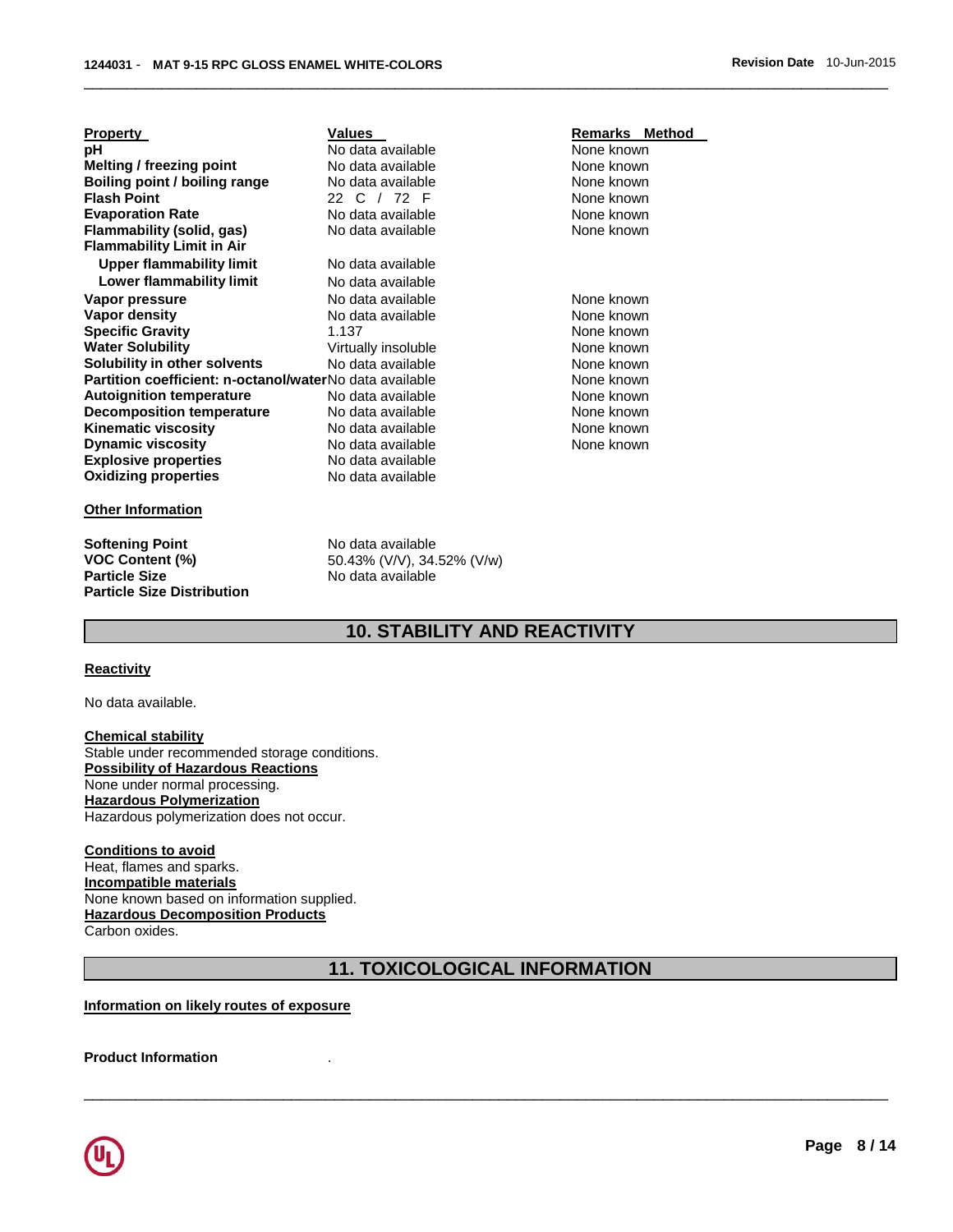| <b>Inhalation</b>   | Specific test data for the substance or mixture is not available. Aspiration into lungs can<br>produce severe lung damage. May cause pulmonary edema. Pulmonary edema can be<br>fatal. May cause irritation of respiratory tract.                      |
|---------------------|--------------------------------------------------------------------------------------------------------------------------------------------------------------------------------------------------------------------------------------------------------|
| Eye contact         | Specific test data for the substance or mixture is not available. May cause irritation.                                                                                                                                                                |
| <b>Skin contact</b> | Repeated exposure may cause skin dryness or cracking.                                                                                                                                                                                                  |
| Ingestion           | Specific test data for the substance or mixture is not available. Potential for aspiration if<br>swallowed. May cause lung damage if swallowed. Aspiration may cause pulmonary edema<br>and pneumonitis. May be fatal if swallowed and enters airways. |

#### **Component Information**

| <b>Chemical Name</b>               | Oral LD50              | <b>Dermal LD50</b>        | <b>Inhalation LC50</b>     |
|------------------------------------|------------------------|---------------------------|----------------------------|
| Solvent naphtha (petroleum), light |                        | (Rabbit)<br>= 3000 mg/kg  |                            |
| aliphatic                          |                        |                           |                            |
| 64742-89-8                         |                        |                           |                            |
| Titanium dioxide                   | > 10000 mg/kg<br>(Rat) |                           |                            |
| 13463-67-7                         |                        |                           |                            |
| Aromatic solvent                   |                        | (Rabbit)<br>> 2000 mg/kg  | Rat ) 4 h<br>$> 5.2$ mg/L  |
| 64742-95-6                         |                        |                           | (Rat)4 h<br>$= 3400$ ppm   |
| Methyl ethyl ketoxime              | Rat)<br>= 930 mg/kg    | (Rabbit)<br>$= 0.2$ ma/ka | $(Rat)$ 4 h<br>$= 20$ ma/L |
| 96-29-7                            |                        |                           |                            |

# **Information on toxicological effects**

**Symptoms** Itching. Rashes. Hives. Difficulty in breathing. Coughing and/ or wheezing. Asthma-like and/ or skin allergy-like symptoms.

# **Delayed and immediate effects as well as chronic effects from short and long-term exposure**

| <b>Sensitization</b>     | May cause sensitization of susceptible persons. May cause sensitization by skin contact. |
|--------------------------|------------------------------------------------------------------------------------------|
| <b>Mutagenic Effects</b> | There is no data available for this product. Contains a known or suspected mutagen.      |
| Carcinogenicity          | The table below indicates whether each agency has listed any ingredient as a carcinogen. |

| <b>Chemical Name</b> | <b>ACGIH</b> | <b>IARC</b> | <b>NTP</b> | <b>OSHA</b> |
|----------------------|--------------|-------------|------------|-------------|
| Titanium dioxide     |              | Group 2B    |            |             |
| 13463-67-7           |              |             |            |             |
| Vinyl toluene        |              | Group 3     |            |             |
| 25013-15-4           |              |             |            |             |

\_\_\_\_\_\_\_\_\_\_\_\_\_\_\_\_\_\_\_\_\_\_\_\_\_\_\_\_\_\_\_\_\_\_\_\_\_\_\_\_\_\_\_\_\_\_\_\_\_\_\_\_\_\_\_\_\_\_\_\_\_\_\_\_\_\_\_\_\_\_\_\_\_\_\_\_\_\_\_\_\_\_\_\_\_\_\_\_\_\_\_\_\_

*IARC (International Agency for Research on Cancer)*

*Group 2B - Possibly Carcinogenic to Humans*

*Group 3 - Not Classifiable as to Carcinogenicity in Humans* 

*OSHA (Occupational Safety and Health Administration of the US Department of Labor)*

```
X - Present
```

| <b>Reproductive toxicity</b>    | No information available.                                                   |
|---------------------------------|-----------------------------------------------------------------------------|
| <b>STOT - single exposure</b>   | No information available.                                                   |
| <b>STOT - repeated exposure</b> | No information available.                                                   |
| <b>Chronic Toxicity</b>         | No known effect based on informati<br>Possible risk of irreversible effects |

ion supplied. Contains a known or suspected mutagen. Contains a known or suspected carcinogen. Aspiration

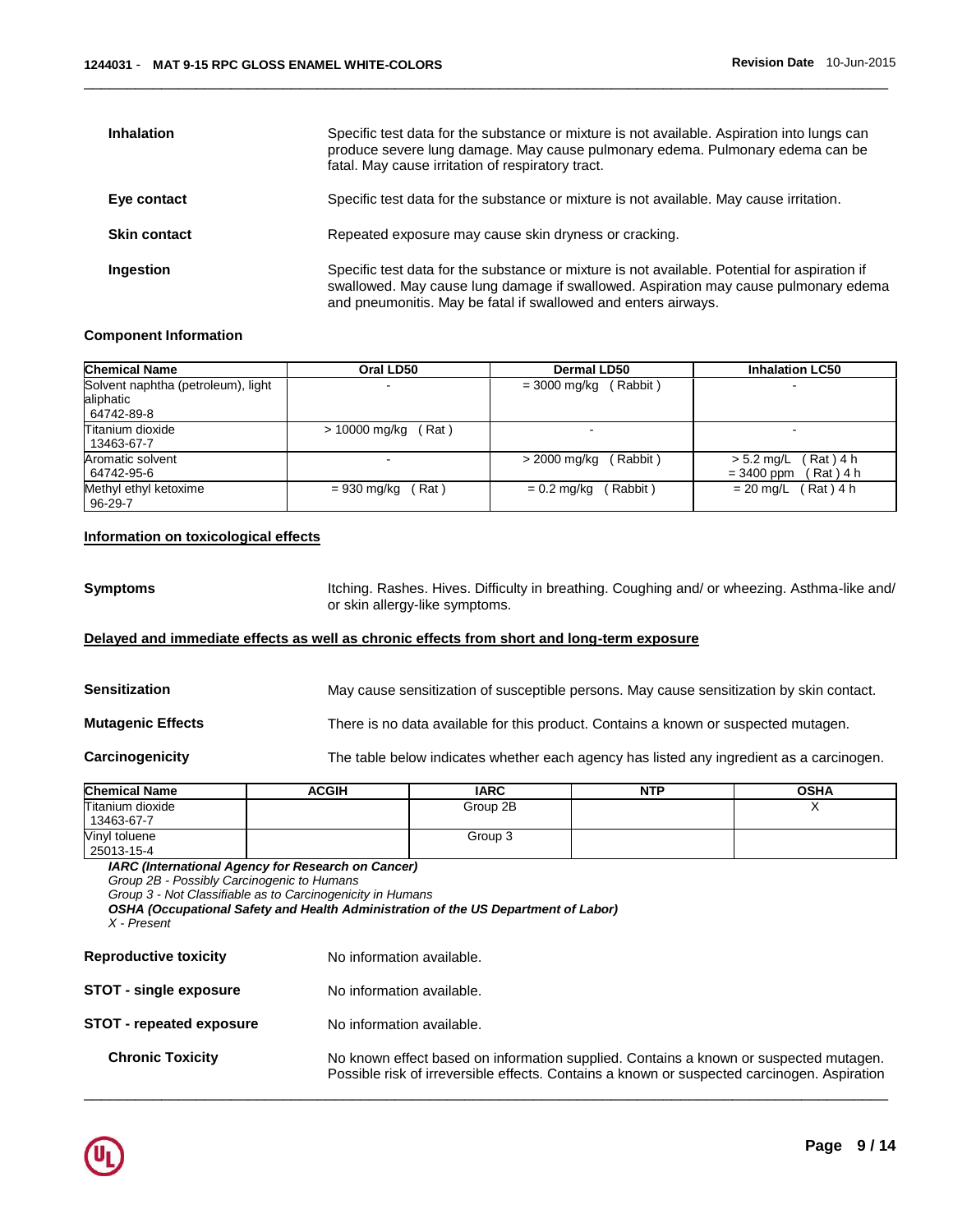|                             | may cause pulmonary edema and pneumonitis. Titanium dioxide has been classified by the<br>International Agency for Research on Cancer (IARC) as possibly carcinogenic to humans<br>(Group 2B) by inhalation. |
|-----------------------------|--------------------------------------------------------------------------------------------------------------------------------------------------------------------------------------------------------------|
| <b>Target Organ Effects</b> | Skin. May affect the genetic material in germ cells (sperm and eggs). Respiratory system.<br>Eyes. Gastrointestinal tract (GI). Central Nervous System (CNS). Lungs. Kidney. Liver.                          |
| Aspiration Hazard           | No information available.                                                                                                                                                                                    |

### **Numerical measures of toxicity Product Information**

# **The following values are calculated based on chapter 3.1 of the GHS document**

**ATEmix (oral)** 26,452.00 mg/kg **ATEmix (dermal)** 7,466.00 mg/kg (ATE)

# **12. ECOLOGICAL INFORMATION**

### **Ecotoxicity**

Harmful to aquatic life with long lasting effects.

| <b>Chemical Name</b>                                          | <b>Toxicity to Algae</b>                                      | <b>Toxicity to Fish</b>                                                                                                                               | <b>Toxicity to</b><br><b>Microorganisms</b>       | Daphnia Magna (Water<br>Flea)   |
|---------------------------------------------------------------|---------------------------------------------------------------|-------------------------------------------------------------------------------------------------------------------------------------------------------|---------------------------------------------------|---------------------------------|
| Solvent naphtha (petroleum),<br>light aliphatic<br>64742-89-8 | 72h EC50: = 4700 mg/L<br>(Pseudokirchneriella<br>subcapitata) |                                                                                                                                                       |                                                   |                                 |
| Aromatic solvent<br>64742-95-6                                |                                                               | 96h LC50: = $9.22 \text{ mg/L}$<br>(Oncorhynchus mykiss)                                                                                              |                                                   | 48h EC50: = $6.14 \text{ mg/L}$ |
| Vinyl toluene<br>25013-15-4                                   |                                                               | 96h LC50: $= 23.4$ mg/L<br>(Pimephales rafinesque)                                                                                                    |                                                   |                                 |
| Methyl ethyl ketoxime<br>96-29-7                              | 72h EC50: = 83 mg/L<br>(Desmodesmus subspicatus)              | 96h LC50: 777 - 914 mg/L<br>(Pimephales promelas) 96h<br>LC50: 320 - 1000 mg/L<br>(Leuciscus idus) 96h LC50:<br>$= 760$ mg/L (Poecilia<br>reticulata) | $EC50 = 281$ mg/L 17 h<br>$EC50 = 950$ mg/L 5 min | 48h EC50: $= 750$ mg/L          |

# **Persistence and Degradability**

No information available.

# **Bioaccumulation**

| <b>Chemical Name</b>  | Log Pow |
|-----------------------|---------|
| Vinyl toluene         | 3.36    |
| 25013-15-4            |         |
| Methyl ethyl ketoxime | 0.65    |
| 96-29-7               |         |

\_\_\_\_\_\_\_\_\_\_\_\_\_\_\_\_\_\_\_\_\_\_\_\_\_\_\_\_\_\_\_\_\_\_\_\_\_\_\_\_\_\_\_\_\_\_\_\_\_\_\_\_\_\_\_\_\_\_\_\_\_\_\_\_\_\_\_\_\_\_\_\_\_\_\_\_\_\_\_\_\_\_\_\_\_\_\_\_\_\_\_\_\_

### **Other adverse effects**

No information available.

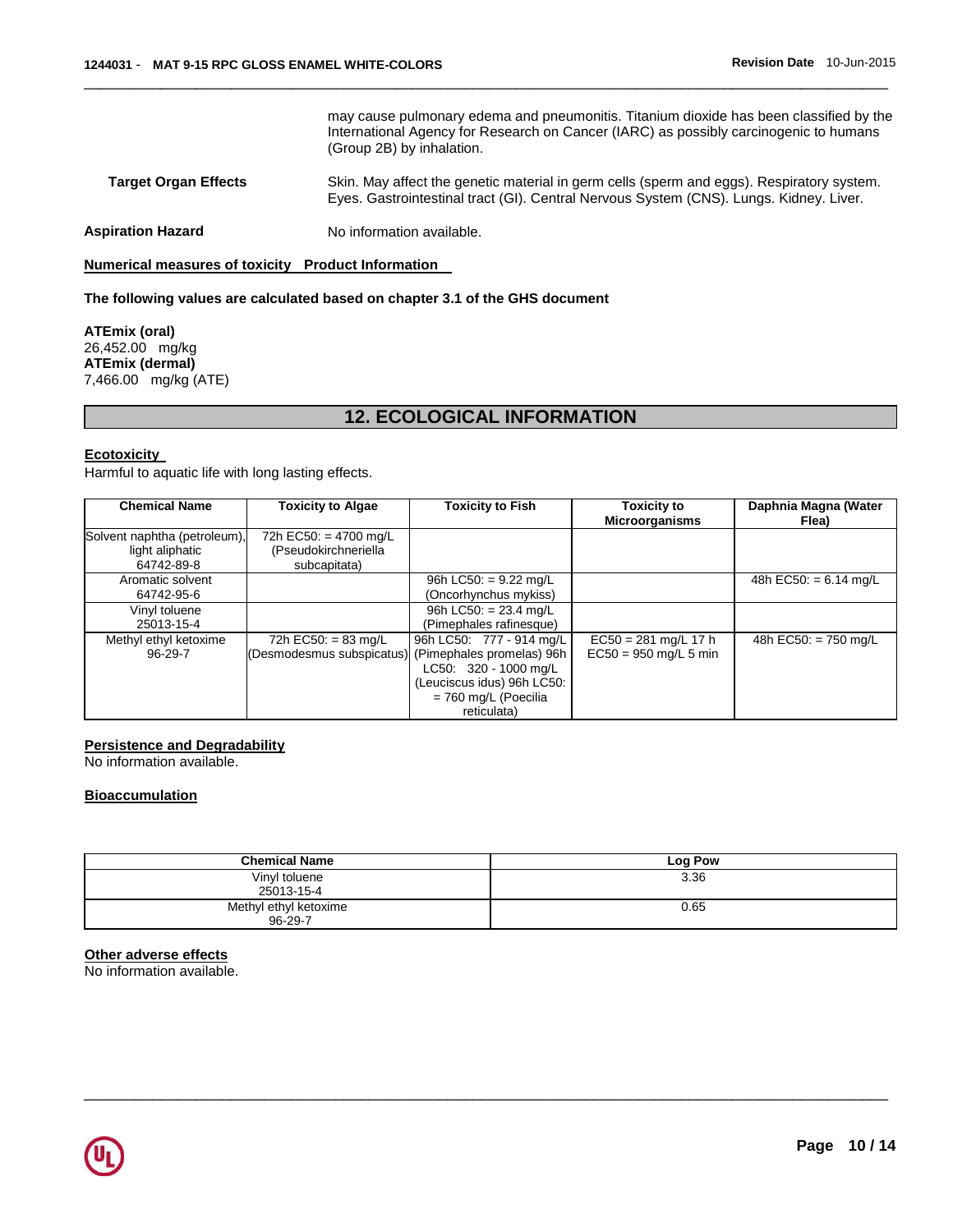# **13. DISPOSAL CONSIDERATIONS**

\_\_\_\_\_\_\_\_\_\_\_\_\_\_\_\_\_\_\_\_\_\_\_\_\_\_\_\_\_\_\_\_\_\_\_\_\_\_\_\_\_\_\_\_\_\_\_\_\_\_\_\_\_\_\_\_\_\_\_\_\_\_\_\_\_\_\_\_\_\_\_\_\_\_\_\_\_\_\_\_\_\_\_\_\_\_\_\_\_\_\_\_\_

# **Waste treatment methods**

| Disposal methods              | This material, as supplied, is a hazardous waste according to federal regulations (40 CFR<br>$261$ ). |
|-------------------------------|-------------------------------------------------------------------------------------------------------|
| <b>Contaminated Packaging</b> | Do not reuse empty containers.                                                                        |
| <b>US EPA Waste Number</b>    | D001                                                                                                  |

#### **California Hazardous Waste Codes** 331

This product contains one or more substances that are listed with the State of California as a hazardous waste.

# **14. TRANSPORT INFORMATION**

| <b>DOT</b>                  |                                                 |
|-----------------------------|-------------------------------------------------|
| <b>Proper Shipping Name</b> | <b>CONSUMER COMMODITY</b>                       |
| <b>Hazard Class</b>         | ORM-D                                           |
| <b>Description</b>          | CONSUMER COMMODITY, ORM-D                       |
|                             |                                                 |
| <b>TDG</b>                  |                                                 |
| UN-No.                      | UN1866                                          |
| <b>Proper Shipping Name</b> | <b>RESIN SOLUTION</b>                           |
| <b>Hazard Class</b>         | 3                                               |
| <b>Packing Group</b>        | $\mathbf{H}$                                    |
| <b>Description</b>          | UN1866, RESIN SOLUTION, 3, II, MARINE POLLUTANT |
| <b>MEX</b>                  |                                                 |
| UN-No.                      | UN1866                                          |
| <b>Proper Shipping Name</b> | <b>RESIN SOLUTION</b>                           |
| <b>Hazard Class</b>         | 3                                               |
| <b>Packing Group</b>        | $\mathbf{H}$                                    |
| <b>Description</b>          | UN1866, RESIN SOLUTION, 3, II                   |
|                             |                                                 |
| <b>ICAO</b>                 |                                                 |
| UN-No.                      | UN1866                                          |
| <b>Proper Shipping Name</b> | <b>RESIN SOLUTION</b>                           |
| <b>Hazard Class</b>         | 3                                               |
| <b>Packing Group</b>        | $\mathbf{H}$                                    |
| <b>Description</b>          | UN1866, RESIN SOLUTION, 3, II                   |
|                             |                                                 |
| <b>IATA</b><br>UN-No.       | UN1866                                          |
| <b>Proper Shipping Name</b> | <b>RESIN SOLUTION</b>                           |
| <b>Hazard Class</b>         | 3                                               |
| <b>Packing Group</b>        | $\mathbf{H}$                                    |
| <b>Description</b>          | UN1866, RESIN SOLUTION, 3, II                   |
|                             |                                                 |

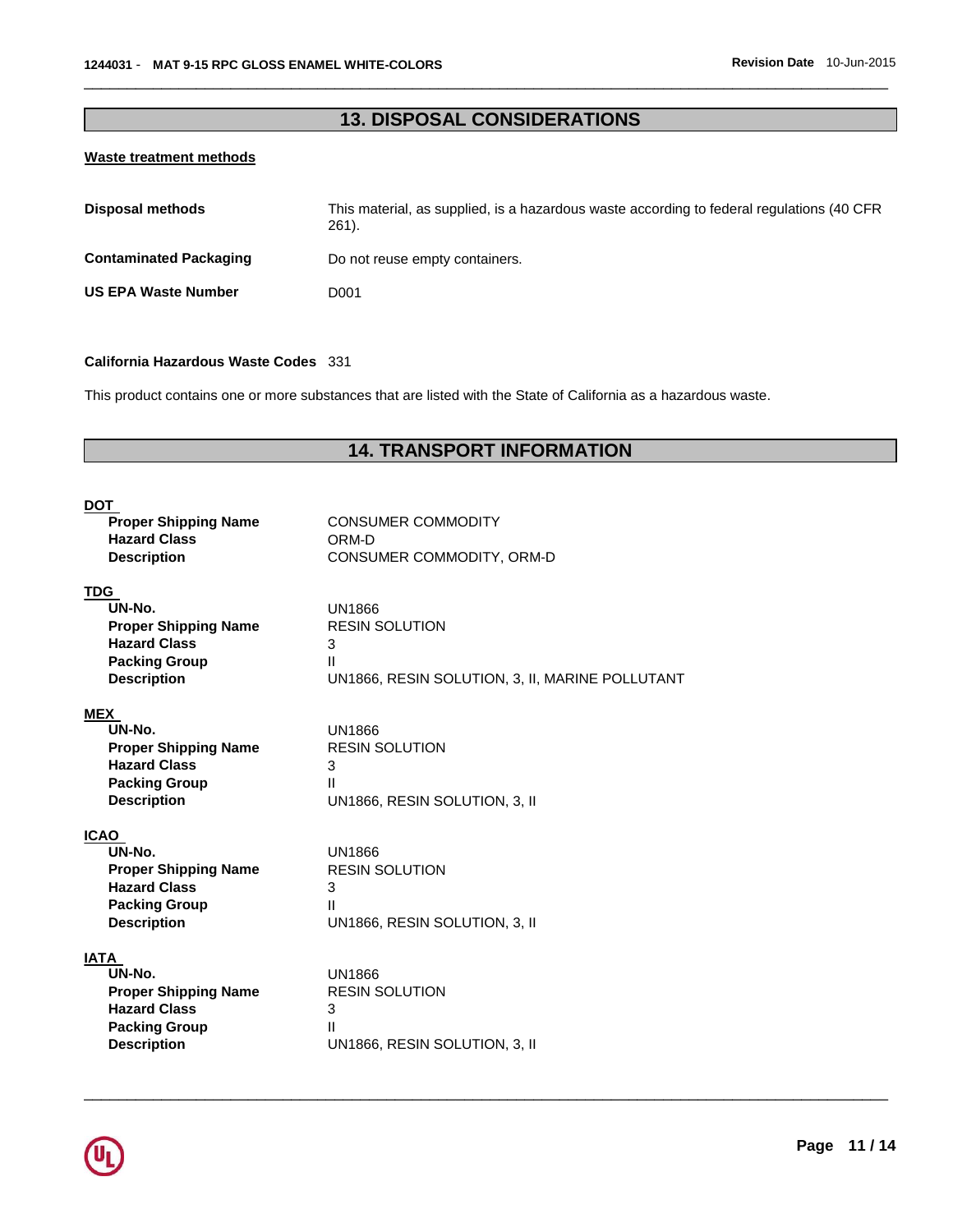| <b>IMDG/IMO</b><br>UN-No.<br><b>Proper Shipping Name</b><br><b>Hazard Class</b><br><b>Packing Group</b><br>EmS-No.<br><b>Description</b>                                                                                                              | <b>UN1866</b><br><b>RESIN SOLUTION</b><br>3<br>$\mathbf{H}$<br>$F-E$ , S-E<br>UN1866, RESIN SOLUTION, 3, II, (22°C C.C.), MARINE POLLUTANT     |
|-------------------------------------------------------------------------------------------------------------------------------------------------------------------------------------------------------------------------------------------------------|------------------------------------------------------------------------------------------------------------------------------------------------|
| <b>RID</b><br>UN-No.<br><b>Proper Shipping Name</b><br><b>Hazard Class</b><br><b>Packing Group</b><br><b>Classification code</b><br><b>Description</b>                                                                                                | <b>UN1866</b><br><b>RESIN SOLUTION</b><br>3<br>$\mathbf{H}$<br>F <sub>1</sub><br>UN1866, RESIN SOLUTION, 3, II                                 |
| ADR<br>UN-No.<br><b>Proper Shipping Name</b><br><b>Hazard Class</b><br><b>Packing Group</b><br><b>Classification code</b><br><b>Tunnel restriction code</b><br><b>Description</b>                                                                     | <b>UN1866</b><br><b>RESIN SOLUTION</b><br>3<br>Ш<br>F <sub>1</sub><br>(D/E)<br>UN1866, RESIN SOLUTION, 3, II                                   |
| ADN<br>UN-No.<br><b>Proper Shipping Name</b><br><b>Hazard Class</b><br><b>Packing Group</b><br><b>Classification code</b><br><b>Special Provisions</b><br><b>Description</b><br><b>Hazard Labels</b><br><b>Limited Quantity</b><br><b>Ventilation</b> | UN1866<br><b>RESIN SOLUTION</b><br>3<br>$\mathbf{H}$<br>F <sub>1</sub><br>640C<br>UN1866, RESIN SOLUTION, 3, II<br>3<br>5L<br>VE <sub>01</sub> |

# **15. REGULATORY INFORMATION**

# **International Inventories**

TSCA Complies<br>DSL All compo All components are listed either on the DSL or NDSL.

**TSCA** - United States Toxic Substances Control Act Section 8(b) Inventory **DSL/NDSL** - Canadian Domestic Substances List/Non-Domestic Substances List

# **US Federal Regulations**

### **SARA 313**

**IECSC** -

Section 313 of Title III of the Superfund Amendments and Reauthorization Act of 1986 (SARA). This product does not contain any chemicals which are subject to the reporting requirements of the Act and Title 40 of the Code of Federal Regulations, Part 372

\_\_\_\_\_\_\_\_\_\_\_\_\_\_\_\_\_\_\_\_\_\_\_\_\_\_\_\_\_\_\_\_\_\_\_\_\_\_\_\_\_\_\_\_\_\_\_\_\_\_\_\_\_\_\_\_\_\_\_\_\_\_\_\_\_\_\_\_\_\_\_\_\_\_\_\_\_\_\_\_\_\_\_\_\_\_\_\_\_\_\_\_\_

# **SARA 311/312 Hazard Categories**

**Acute Health Hazard** Yes

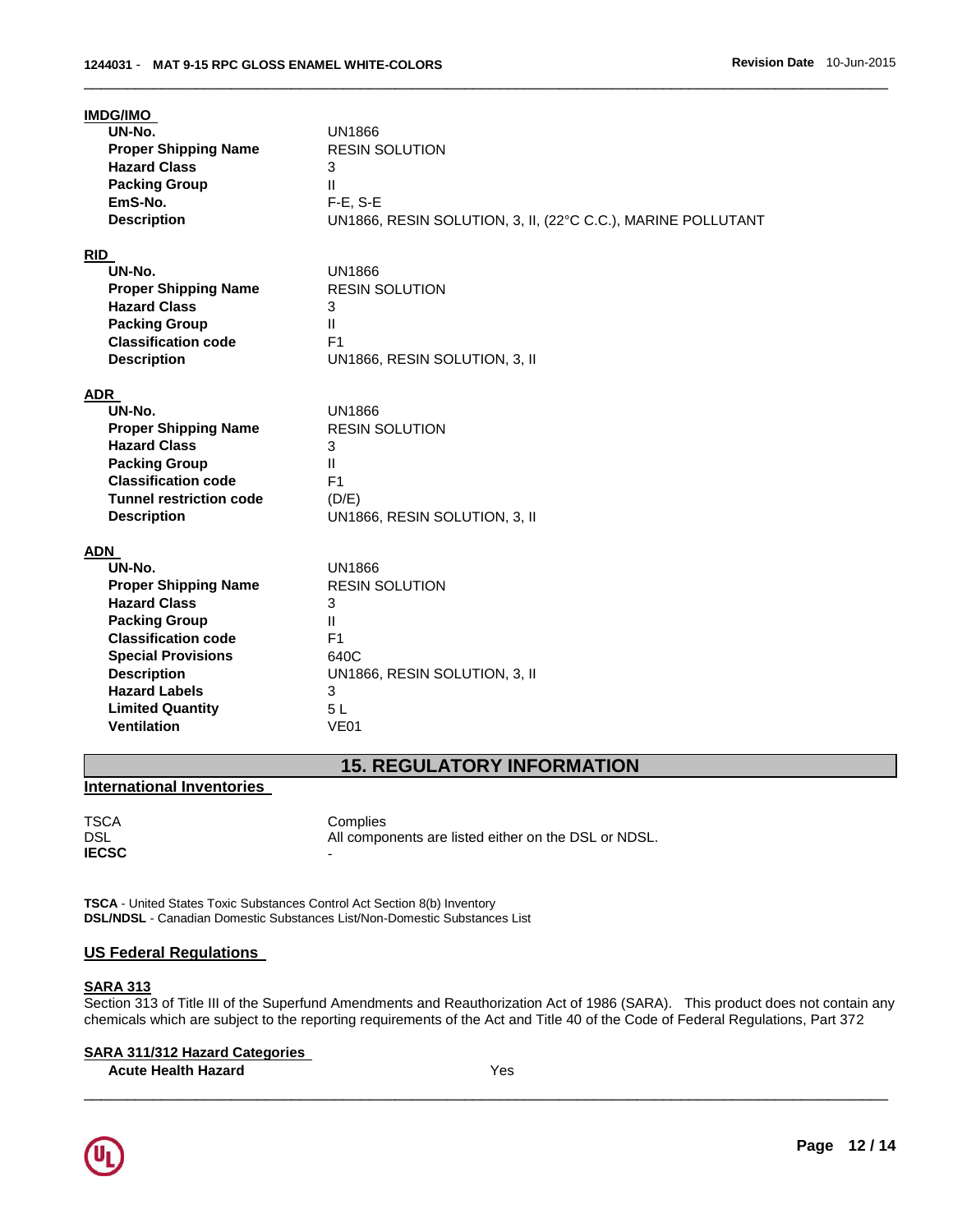| <b>Chronic Health Hazard</b>      | Yes  |
|-----------------------------------|------|
| <b>Fire Hazard</b>                | Yes. |
| Sudden release of pressure hazard | N٥   |
| <b>Reactive Hazard</b>            | N٥   |

### **CWA (Clean Water Act)**

This product does not contain any substances regulated as pollutants pursuant to the Clean Water Act (40 CFR 122.21 and 40 CFR 122.42)

\_\_\_\_\_\_\_\_\_\_\_\_\_\_\_\_\_\_\_\_\_\_\_\_\_\_\_\_\_\_\_\_\_\_\_\_\_\_\_\_\_\_\_\_\_\_\_\_\_\_\_\_\_\_\_\_\_\_\_\_\_\_\_\_\_\_\_\_\_\_\_\_\_\_\_\_\_\_\_\_\_\_\_\_\_\_\_\_\_\_\_\_\_

### **CERCLA**

This material, as supplied, does not contain any substances regulated as hazardous substances under the Comprehensive Environmental Response Compensation and Liability Act (CERCLA) (40 CFR 302) or the Superfund Amendments and Reauthorization Act (SARA) (40 CFR 355). There may be specific reporting requirements at the local, regional, or state level pertaining to releases of this material

### **US State Regulations**

# **California Proposition 65**

This product contains the following Proposition 65 chemicals.

| <b>Chemical Name</b>             | <b>California Proposition 65</b> |
|----------------------------------|----------------------------------|
| 13463-67-7<br>ïtanium<br>dioxide | Carcinogen                       |
| 149-57-5<br>-Ethvlhexanoic acid  | Developmental                    |

### **U.S. State Right-to-Know Regulations**

| <b>Chemical Name</b>                       | New Jersey | l Massachusetts I | Pennsylvania | <b>Rhode Island</b> | <b>Illinois</b> |
|--------------------------------------------|------------|-------------------|--------------|---------------------|-----------------|
| Titanium dioxide<br>13463-67-7             |            |                   | ⌒            |                     |                 |
| <b>Hydrous Alum Silicates</b><br>1332-58-7 |            |                   | ⌒            |                     |                 |
| Vinyl toluene<br>25013-15-4                |            |                   | ↗            |                     |                 |

### **International Regulations**

### **Mexico**

.

#### **National occupational exposure limits**

| <b>Component</b>              | <b>Carcinogen Status</b> | <b>Exposure Limits</b>                |
|-------------------------------|--------------------------|---------------------------------------|
| Titanium dioxide              |                          | Mexico: TWA= $10 \text{ mg/m}^3$      |
| 13463-67-7 (10 - 30)          |                          | Mexico: $STEL = 20$ mg/m <sup>3</sup> |
| <b>Hydrous Alum Silicates</b> |                          | Mexico: TWA 10 mg/m $3$               |
| $1332 - 58 - 7 (5 - 10)$      |                          | Mexico: STEL 20 mg/m <sup>3</sup>     |
| Vinyl toluene                 |                          | Mexico: TWA 50 ppm                    |
| $25013 - 15 - 4(1 - 5)$       |                          | Mexico: TWA 240 mg/m <sup>3</sup>     |
|                               |                          | Mexico: STEL 100 ppm                  |
|                               |                          | Mexico: STEL 485 mg/m <sup>3</sup>    |

*Mexico - Occupational Exposure Limits - Carcinogens* 

### **Canada WHMIS Hazard Class** Not determined

# **16. OTHER INFORMATION**

\_\_\_\_\_\_\_\_\_\_\_\_\_\_\_\_\_\_\_\_\_\_\_\_\_\_\_\_\_\_\_\_\_\_\_\_\_\_\_\_\_\_\_\_\_\_\_\_\_\_\_\_\_\_\_\_\_\_\_\_\_\_\_\_\_\_\_\_\_\_\_\_\_\_\_\_\_\_\_\_\_\_\_\_\_\_\_\_\_\_\_\_\_

**NFPA Health Hazards** 2 **Flammability** 3 **Instability** 0 **Physical and** 

**Chemical Hazards** -